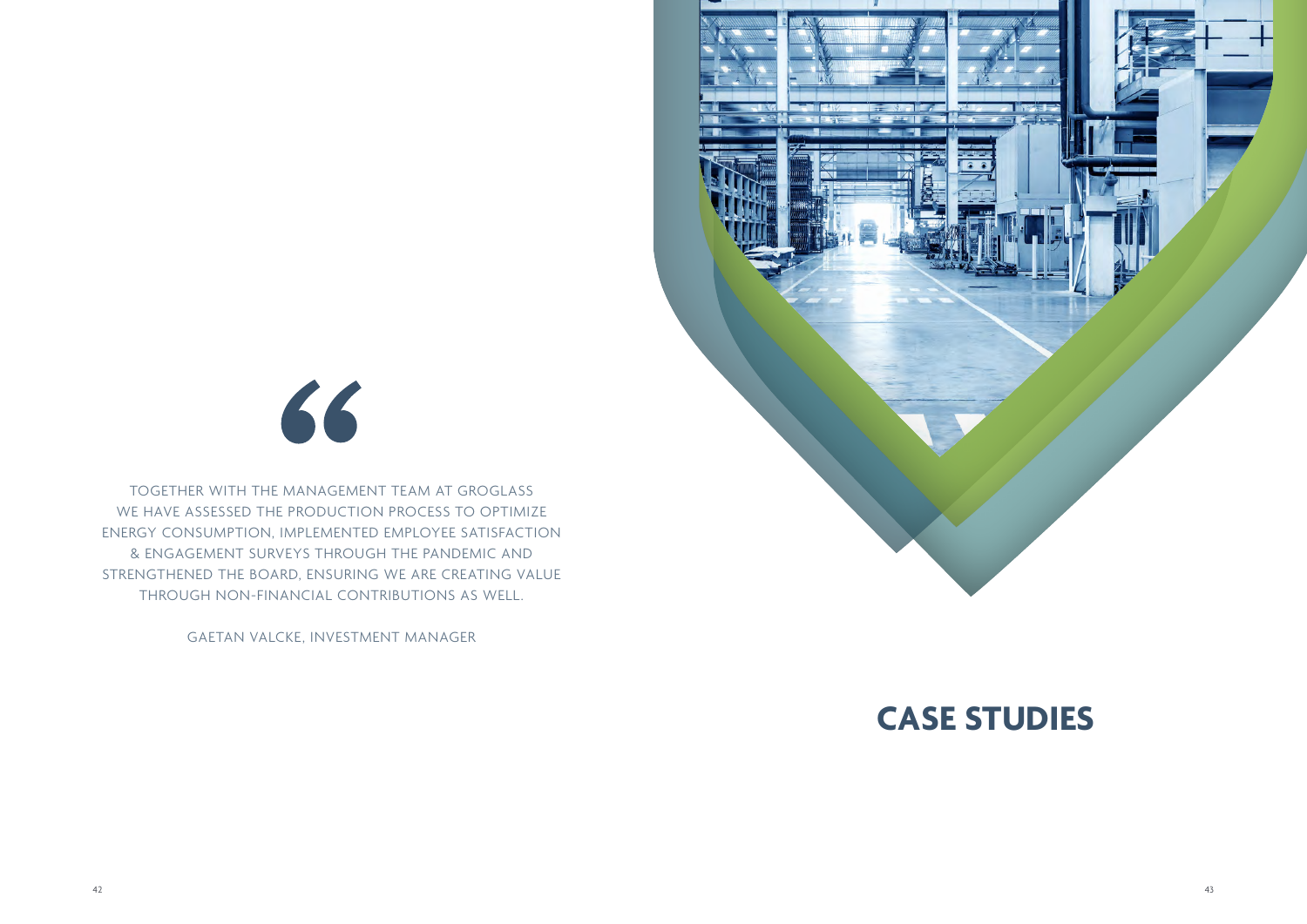# **CASE STUDY - INTERNATIONAL COOKWARE**



*In 2020, Kartesia participated in the acquisition of International Cookware Group and its subsidiaries (the Group) alongside its management team. Kartesia provided the entire unitranche financing as well as the majority of the equity, becoming the new reference shareholder of the leading kitchenware manufacturer under the Pyrex® brand in EMEA.* 

Country: France Industry: Housewares & Specialties Website: www.pyrex.eu Investment date: April 2020 Investment type: Primary

International Cookware Group designs, manufactures and distributes cookware equipment, primarily made of borosilicate glass, which offers superior thermal shock resistance. It is primarily sold under the iconic Pyrex® brand, which International Cookware commercialises across EMEA under an exclusive licencing agreement. In 2021, the Group also became the owner of New Duralex International, a leading glassware manufacturer mostly producing and commercializing table glasses under the Duralex® brand and a range of world renown shapes.

In addition to the Group's products sustainability, their production methods are also sustainable. The furnace at the factory in Chateauroux uses the latest technologies available and is refurbished every five years to improve production efficiency through faster combustion, to increase melted glass volume and glass quality and to save energy costs. The 2012 rebuild enabled the business to push full replacement cycles to five years rather than 3 to 4 years before. The 2017 rebuild led to significantly decreased energy costs from 12% energy savings in 2012 to 4% in 2017 as well as to increase the service life of the furnace from 5 to 5.5 years. The next refurbishment is planned for 2022 and targets energy efficiency and decarbonation. A recent internal study further demonstrated the superior CO2 emission performance compared to similar manufacturers across the world $19$ .

#### PRE INVESTMENT

During our due diligence work, we became aware that Pyrex® was a CSR and HSE<sup>18</sup> leader in its category, and that sustainability was part of their ADN from the beginning.

The Company designs, manufactures and distributes cookware equipment, primarily using borosilicate glass kitchen elements. On top of being more durable than plastic, tempered borosilicate glass enjoys superior heat and thermal shock resistance and is the best glass to comply with EU Norm 13834, one of the most restrictive standards in the world. It also avoids what is called "migration", meaning the transfer of chemical partitioning from the packaging into the food in heated environment, ensuring high safety standards for its consumers.

*The reconditioning of the furnace is completed every 5 years. To become one of the biggest ovens in the world in glass category and be one of the top 5 in efficiency requires a day to day investment and a special attention from Pyrex® in order to preserve and sustain the furnace that is rebuilt with the most advanced technologies on each refurbishment.* 

## POST INVESTMENT

The Kartesia investment team has regular calls and meetings with the International Cookware management team. The Head of CSR & ESG also performed a dedicated CSR site visit in Chateauroux in April 2021. We are continuously monitoring the work and improvements of International Cookware in this area.

Pyrex® is best-in-class in terms of corporate social responsibility but the company still undertook a fundamental CSR audit and overhaul of their business at the end of 2020, for which they hired an external consultant. Those continuous efforts is another demonstration of sustainability being at the top of their mind. The audit identified 4 pillars for the CSR strategy of the company going forward: (1) sustainable products for healthy food, (2) technologies taking environmental impact into account, (3) a human adventure across the world, and (4) a local and citizen company. The

company is currently in the implementation phase of this effort and already launched several actions. We will remain close to the management during this implementation period and conduct regular site visits.

In January 2021, International Cookware completed the acquisition of Duralex®. One of the top priorities of the Group is to develop the corporate social responsibility policies and practices of the brand. They just launched several actions and have several other already planned. We will be monitoring the evolution closely as the work required for Duralex® to catch up to Pyrex®' CSR position is quite significant. Note that all the improvement points had been identified during the due diligence phase, prior to the acquisition.

*Pyrex® undertook a fundamental CSR audit and overhaul of their business at the end of 2020, for which they hired an external consultant. The company is currently in the implementation phase of this effort and has already launched several initiatives.* 

*<sup>18</sup> Health, Safety and Environment 19 This study covers scopes 1 & 2. Scope 3 is covered only for products delivered in France and United Kingdom.*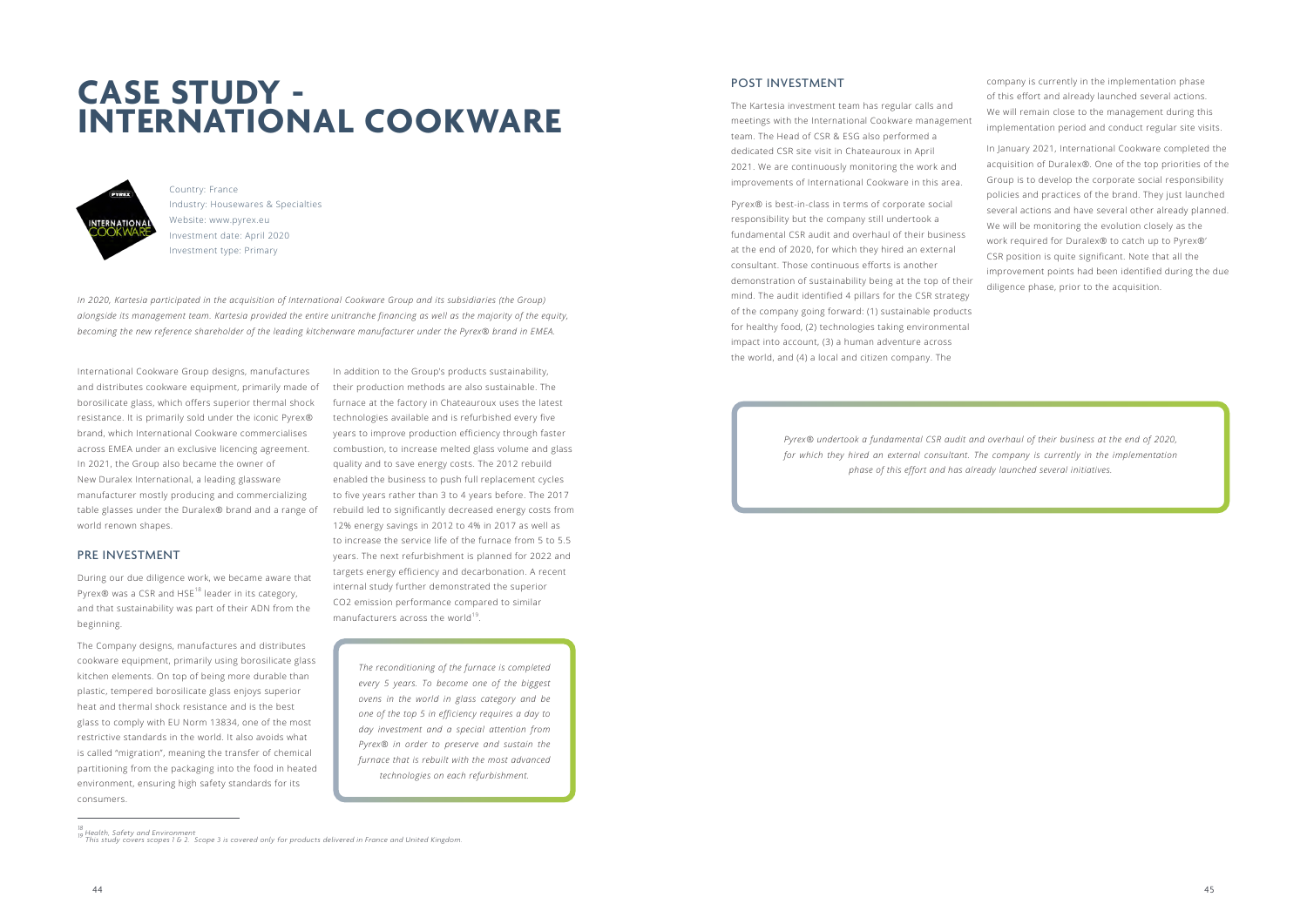# **CASE STUDY – DESMET BALLESTRA**



*Established in 1946, Desmet Ballestra Group is a leading player in developing, engineering, and supplying technologies, processing plants, and proprietary equipment. The Group is divided into two main business areas: (1) Food, Feed and Greenfuel and (2) Chemicals for Life. It generated over €500m annual sales in 2020 and employs c.1,200 employees located in 18 offices across the globe (America, China, Southeast Asia, India and Europe). The Group delivers 25,000+ projects and machinery in 150+ countries for world leading FMCG and chemical companies such as Cargill, Wilmar, Unilever and P&G.*

Country: Belgium & Italy Industry: Industrial Machinery Website: www.desmetballestra.com Investment date: April 2014 Investment type: Primary

# SUSTAINABILITY CHALLENGES

Given its sector, size and main clients, Desmet Ballestra is exposed to several strategic sustainability challenges through its value chain:

|                        | <b>SUSTAINABILITY</b><br><b>TRENDS</b>           | <b>RELATED SDGs</b>                                       | <b>DESCRIPTION</b>                                     |
|------------------------|--------------------------------------------------|-----------------------------------------------------------|--------------------------------------------------------|
| PRODUCTS               | Reduction of the                                 | ELEAN WATER<br>AND SANITATION<br><b>CLIMATE</b><br>ACTION | The environmental impacts of plants are a rising       |
|                        | processing plants'                               |                                                           | concern of many industrials. Engineering companies     |
|                        | environmental                                    |                                                           | have a significant role to play in designing and       |
|                        | wimpacts                                         |                                                           | building less energy-intensive and cleaner plants      |
|                        |                                                  |                                                           | One of the engineering companies' main challenge       |
|                        | Design of new<br>generation<br>processing plants | 9 NOUSTRY DINOVATION                                      | for the years to come is to develop sustainable        |
|                        |                                                  |                                                           | solutions to accompany industrials in new              |
|                        |                                                  |                                                           | production methods and technologies to reduce their    |
|                        |                                                  |                                                           | environmental impact                                   |
| <b>OPERATIONS</b>      | Guarantee health<br>and safety of<br>employees   | 3 GOOD HEALTH<br><b>8</b> DECENTWORKAND                   | Construction sites are associated with a high risk     |
|                        |                                                  |                                                           | of accidents, and companies have to ensure a safe      |
|                        |                                                  |                                                           | working environment for all employees and aim at       |
|                        |                                                  |                                                           | zero accidents                                         |
|                        | Recruitment and<br>retention of talents          | DECENT WORK AND<br>REDUCED<br>INFOLIALITIES               | Experienced and skilled workforces are very            |
|                        |                                                  |                                                           | necessary for technological developments in            |
|                        |                                                  |                                                           | the engineering industry. Therefore maintaining        |
|                        |                                                  |                                                           | employee satisfaction and providing learning           |
|                        |                                                  |                                                           | opportunities are crucial                              |
|                        | Ensure high-quality                              |                                                           | Chemicals and industrials plants have to abide by the  |
|                        |                                                  |                                                           | highest quality standards, and minor flaws can lead    |
|                        | production and                                   |                                                           | to dramatic impacts for the employees, the client or   |
|                        | delivery to clients                              |                                                           | the environment                                        |
| <b>AlddnS</b><br>CHAIN | Risks in the supply                              |                                                           | The traceability and quality of the raw materials      |
|                        | chain & compo-                                   |                                                           | used in building a plant are paramount to guarantee    |
|                        | nents traceability                               |                                                           | its safety. Managing the risks in the supply chain is  |
|                        | and transparency                                 |                                                           | also critical to prevent any delivery issues or delays |
|                        |                                                  |                                                           |                                                        |

# KEY SUSTAINABILITY ACHIEVEMENTS

# **ACT WITH INTEGRITY** AND SUSTAINABILITY

Significant steps have already been taken in R&D to address customers' sustainability needs. As an example, the Group is dedicated to improving food safety by designing plants using enzymes cleaning technology. It is also engaged in providing alternative food production factory (e.g. plant-based or insect proteins).

Desmet Ballestra has ethics compliance at its heart and has designed a framework that spans across the Group. Periodic governance and compliance audits are undertaken by a third party.

Desmet Ballestra Group also focuses on employees' health and safety by providing adequate procedures, risk mitigation, and training. As a result, the Group shows good performance in this aspect with accident severity and frequency rate below the sectoral benchmark.

Managing quality is another strength of the Group: quality procedures, monitoring quality KPIs, and quality inspection or internal audits are set up. Additionally, quality certifications were obtained by both DSSC (ISO 9001:2015) and Stolz (ATEX Standard).

The Chemicals for Life division developed advanced environmental and social initiatives. The division installed a rooftop solar PV to reduce energy consumption and conducted continuous initiatives to increase building efficiency. Together with Treedom, the division planted 1,000 trees in 2020 and offered the possibility for customers to compensate for all emissions related to new project executions by planting trees. As a result, the division obtained EcoVadis' Silver medal for sustainability rating. Additionally, the division supports local communities by funding social projects in Mozambique, Democratic Republic of the Congo (DRC) and Ethiopia.

## SUSTAINABILITY ROADMAP

The Group has recently designed its sustainability vision around four pillars:

For the coming years, the Group has built a sustainability action plan to improve its performance on all those pillars. The main actions will focus on:

• Defining a CSR strategy to replicate the sustainability vision in all departments (supply chain, HR, quality, etc.); • Standardising sustainability performance of all offices and developing a common framework of analysis and

monitoring;

• Promoting the impact of the Group's products and services and how they address clients' sustainability trends through better communication and business cases.

# EMPOWER OTHERS

Building a corporate culture where employees have the opportunity and resources to do their best at work while integrating well-being



Run the business with good practice, abiding by laws and sustainability standards